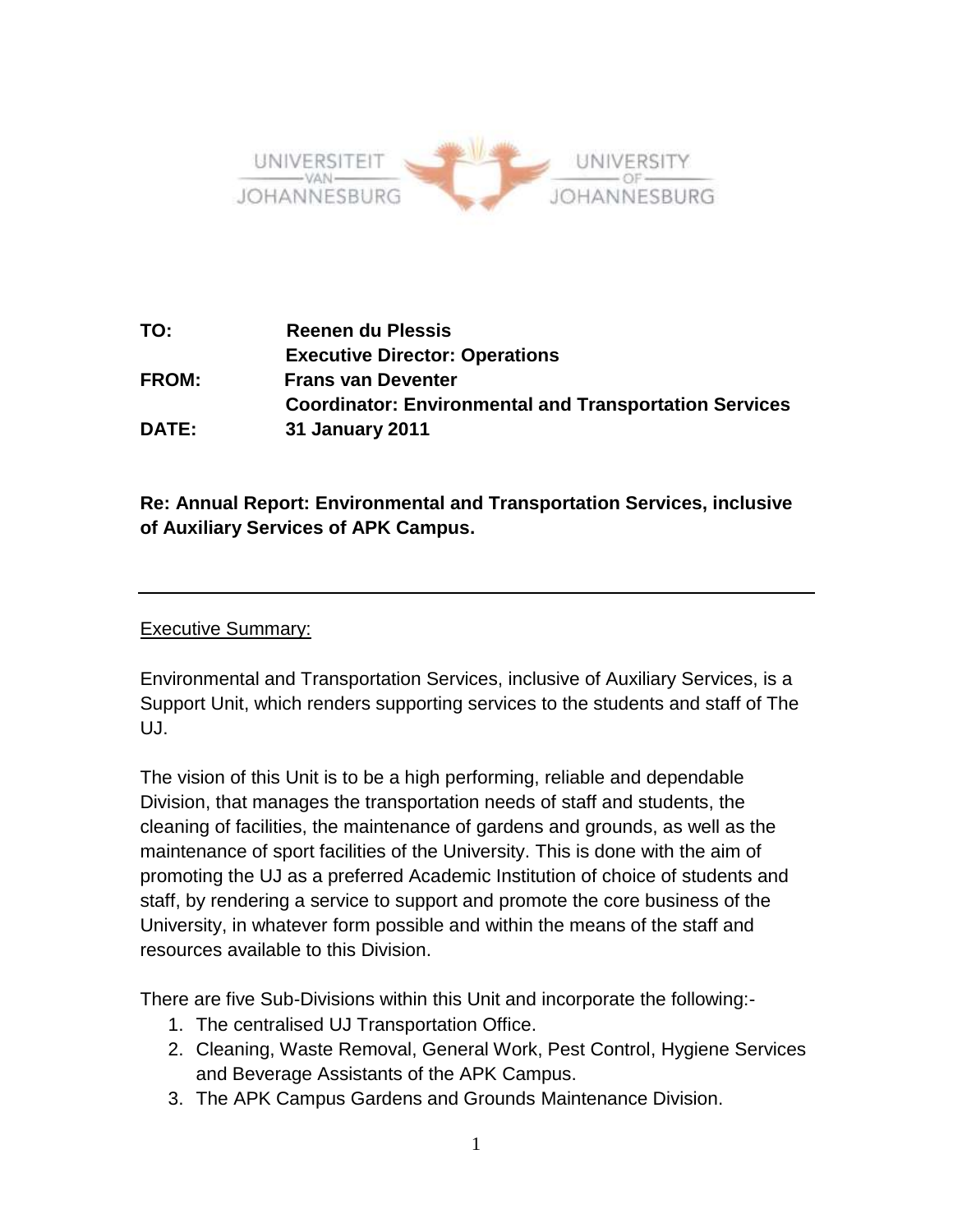- 4. The APB Campus Sport Facilities Maintenance Division.
- 5. The APK Campus Sport Facilities Maintenance Division. At the end of 2010, with the completion of the SWC Campus Sport Facilities, it was also concluded that the maintenance of these new Facilities is to be added to this portfolio.

# **1. Strategic Plan/Thrusts:**

The strategic plan/thrusts of both Environmental and Transportation Services- as well as that of Auxiliary Services of the APK Campus is aligned to that of the Operations Division of the University of Johannesburg and encompasses the following:-

- Improving performance.
- Providing a functional Organisation.
- Managing scarce resources.
- Improving safety and security and complying with Occupational Health and Safety requirements.
- Enhancing accountability and responsibility.
- Efficient implementation of outsourced service contracts.

# **2. Human Resource Management:**

- **2.1.** Attached as Annexure 1, is the two Organograms reflecting the structures within Environmental and Transportation Services, as well as that of Auxiliary Services of the APK Campus. The relevant post levels and status of the respective posts (Permanent/Contract/Temporary positions) are reflected on these Organograms.
- **2.2.** Attached as Annexure 2 is a summary of the Equity Profile of the two Divisions.
- **2.3.** Status of qualifications is not applicable. A specific level of qualification is required before an appointment can be made within the operational field and thereafter in Job Training (albeit through courses and seminars or recognised Academic Programs) takes place.
- **2.4.** During 2010, the following transpired in relation to staff matters:-
- 2.4.1 2 staff resigned
- 2.4.2 1 staff passed away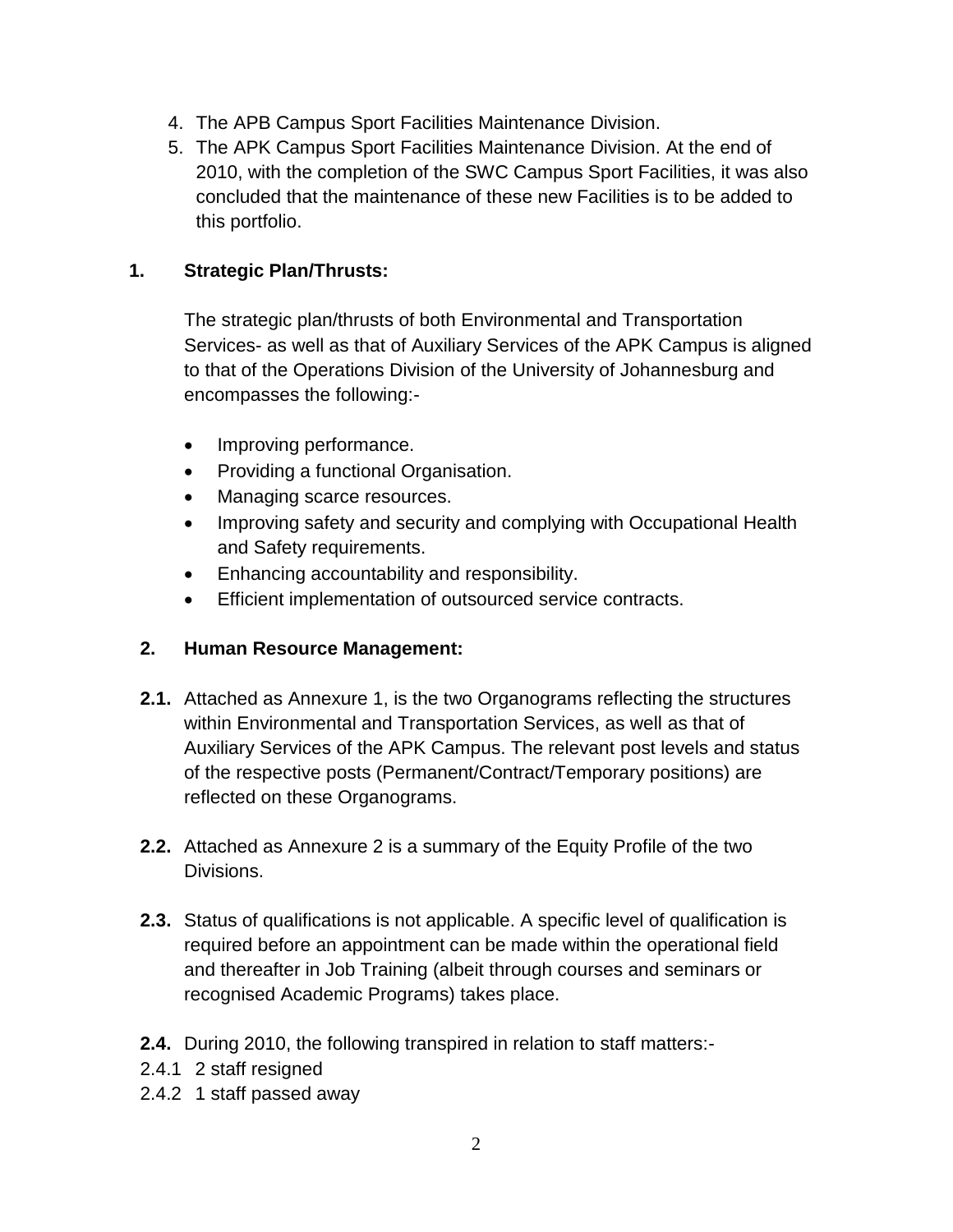- 2.4.3 5 staff retired
- 2.4.4 4 staff member were promoted
- 2.4.5 4 new appointments were made

Succession planning has also received attention and the Managers of each of the respective Sub-Divisions are now compelled to delegate their authority to a subordinate within their own Division, in all cases of absenteeism. Whenever an operational staff member becomes absent, Managers, Supervisors, Team Leaders and staff are prompted to indicate how and by whom the additional workload will be addressed and, although this is not succession planning in the true sense, it promotes the correct concept and is focused on sustainability.

- **2.5.** The two Divisions are filled with an array of highly motivated-, focused- and committed staff members, which take pride in the level of service that they render. The greatest achievements of the staff, is the constant stream of letters of commendation and "thank you notes" that they generate through their contact and interaction with the staff and students of UJ.
- **2.6.** Staff development has also been receiving ongoing attention. Irrespective of the private academic studies that individual staff members have undertaken- or are still in progress with- staff also attended training courses such as ABET and Project Management. At the end of 2010,a special application served (and was approved), for an additional amount of R250,000-00, to be utilised for the training and development of specifically the Gardens and Grounds and Sport Field maintenance staff. (A staff complement in excess of 100 individuals within this domain.
- **2.7.** The skills and competencies within these Divisions are matched to the work skills required to excel within the operational field, wherein the staff functions daily. It is different than the academic field, where a specific field or subject is focused on only- and skills and competencies are constantly honed and improved or "refreshed", whenever the need arises.
- **2.8.** The Divisions within this domain strives to comply with all Occupational Health and Safety requirements, and all operations are closely monitored by the relevant Occupational Health and Safety Officers.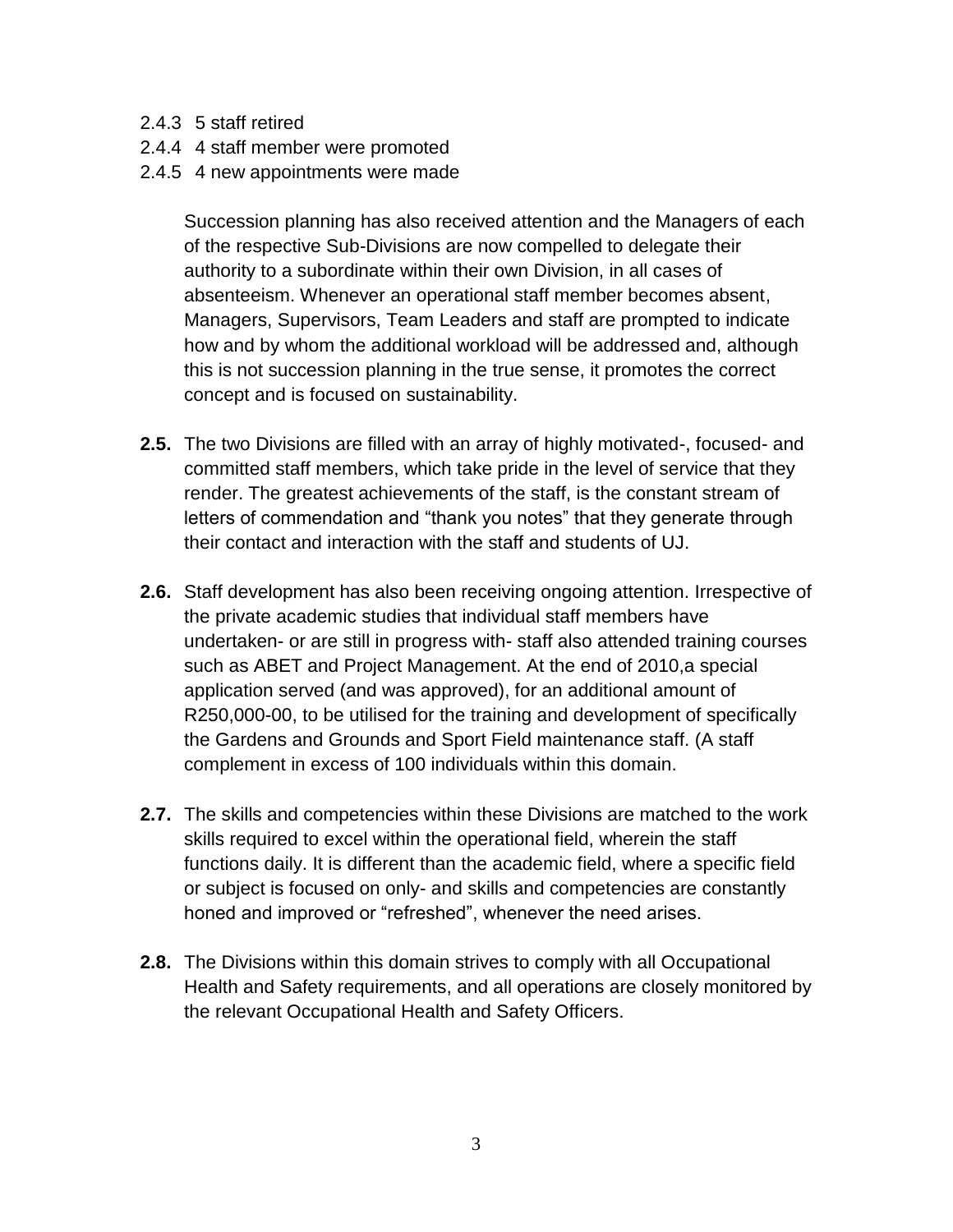**2.9.** In terms of the Risk Register, wherein the transportation of students and staff with the Inter-Campus bus service is specifically listed, the service was run without any single major incident throughout the entire year of 2010.

# **3. Stakeholder Report:**

- **3.1.** In the beginning of 2010, negotiations were entered into with the City of Johannesburg, to establish the possibility of cooperation in terms of bus transportation, from which our students could benefit. The intention was to sign a memorandum of understanding (MOU) between the parties, but this never came to final conclusion.
- **3.2.** The Stakeholders would have been the UJ as well as the Metrobus Section of the City of Johannesburg.
- **3.3.** As stated earlier, the transaction has not been concluded and is still in progress. The CoJ now needs to interpret the information-, numbers- and routes submitted to them and respond to our requirements, as they felt that they wanted to incorporate the sum of our requirements into the MOU to be signed.
- **3.4.** Environmental and Transportation Services interacts with many Contractors and Service Providers, with which contracts are held. In addition to the mentioned contracts, this Office has also embarked on a process of drafting Service Level Agreements (SLA's) with these Service Providers, to be concluded in 2011.

# **4. Sustainability Report:**

4.1.1. Governance of the Division.

In terms of Governance, it can be reported that there is no scope for misinterpretations, flexibility or non-compliance within this Domain. Governance is very much clearly defined and described by the Management Executive of The UJ. It is also continuously guarded and enforced by the office and staff of the Registrar and Finance Department,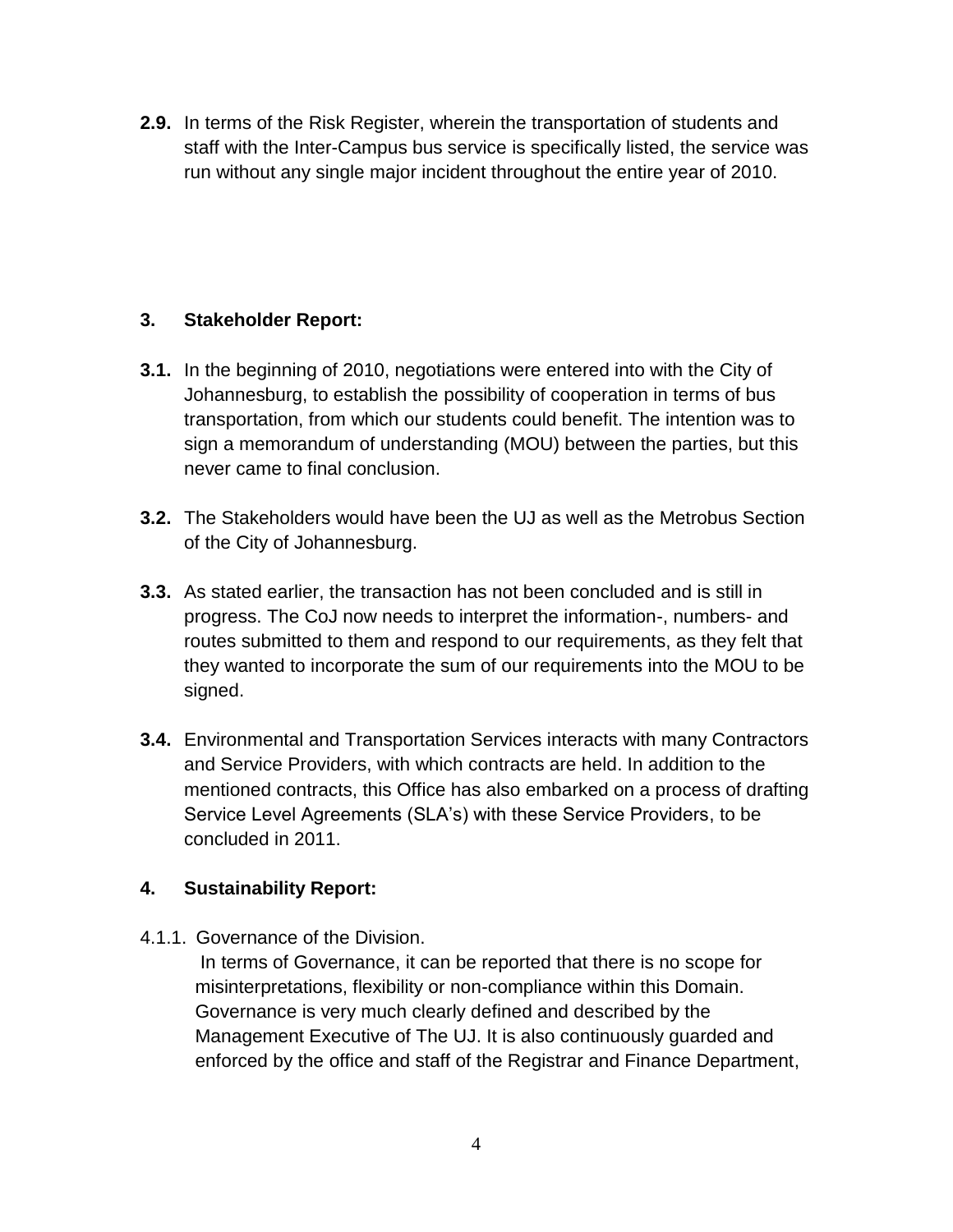leaving no space for non-compliance with the Governance strategies in place at The UJ.

- 4.1.2. Specifically due to the above, Operational Divisions are compelled to operate within specific margins and boundaries, that in itself ensures and guarantees success. This concept, coupled with reporting lines created by the structures within this Domain (see attached Organograms), ensures that Divisional Heads are held accountable for the services rendered within each Sub-Division. This domain is highly service orientated and the success thereof is measured in terms of client satisfaction. In relation hereto, the letters of commendation and "thank you notes" received on a regular basis, remains proof of the quality control that is in place and that functions effectively.
- 4.1.3. The main risk listed in the Risk Register of The UJ, which pertains to this domain, is the issue of the safe and efficient transportation of staff and students with the Inter-Campus Bus Service. Operations within the subdivision of Transportation Services went very well during 2010, but there were constantly the threat that this could change, due to the fact that a payment system for this service was envisaged, to ensure sustainability of the Service. There was constantly the threat of client dissatisfaction and possible student protest actions, none of which materialised during 2010.
- 4.1.4. Financial Review.

The following financial resources were made available within this domain, for 2010, under the listed reference numbers:-

| 05.05.136190 | <b>Nursing Transport</b>                     | 270,300-53<br>R    |
|--------------|----------------------------------------------|--------------------|
| 05.05.136200 | <b>Vehicle Pool APK</b>                      | 3,842,298-97<br>R. |
| 05.15.136200 | <b>Vehicle Pool DFC</b>                      | 686,399-30<br>R    |
| 05.25.136200 | <b>Vehicle Pool SWC</b>                      | 45,096-20<br>R     |
| 05.05.136360 | <b>Cleaning &amp; Support APK</b>            | R 18,141,840-41    |
| 05.05.136600 | <b>Sport Field Maintenance</b><br><b>APK</b> | R 7,040,131-20     |
| 05.05.136700 | <b>Gardens and Grounds</b><br><b>APK</b>     | R 9,981,599-83     |
| 05.10.136600 | <b>Sport Field Maintenance</b><br><b>APB</b> | R 3,281,643-48     |
| TOTAL        |                                              | R 43,389,309-92    |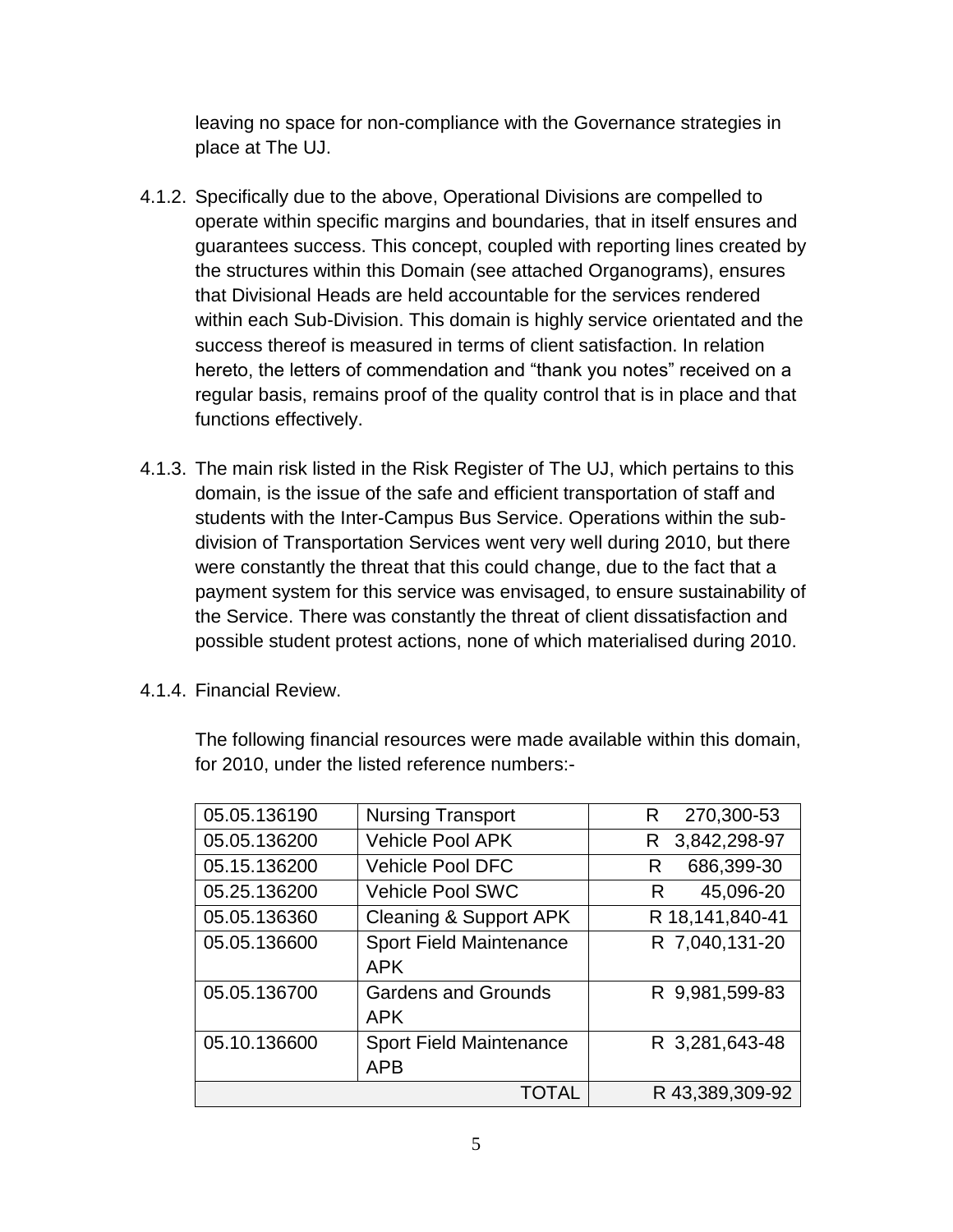Apart from the above, this Domain also had to directly manage the budgets of the ABSA Vehicle Pool contracts, the Inter-Campus Bus Service Contract and the Inter-campus Logistical Services Contract held by Finance and that amounted to roughly a further R10 Million.

Sound fiscal management and control was applied throughout 2010, but there were challenges that needed to be addressed.

Firstly, the Transportation Services' budget runs at a deficit, until all journals are processed at the end of the year, for vehicles hired in by all Departments. This creates the impression that this specific sub-division is heading for disaster throughout the year – and 2010 was no different. The final administrative processes still need to be concluded.

Due to the excessive overcrowding of the APK Campus, cleaning materials needed by the sub-division Cleaning and Support Services, could not keep up with the demand. This is the budget out of which consumable items such as paper products, soaps, refuse bags and disinfectants are supplied. This line item of the budget, awarded to this Division, was overspent with more than double, but has now been provided for in the 2011 budget.

Overtime salaries within all sub-divisions also came under excessive strain.

#### **4.2 Social Responsibilities:**

Ongoing outreach programmes, specifically to ensure good relations with the neighbouring community of The UJ, are in progress.

In relation hereto, constant interaction with the DA Councilor for the Auckland Park area takes place on a frequent basis.

During 2010 and after the mid-year soccer event, this Domain was also instrumental in arranging donations of linen to three Organisations, who take care of the less fortunate.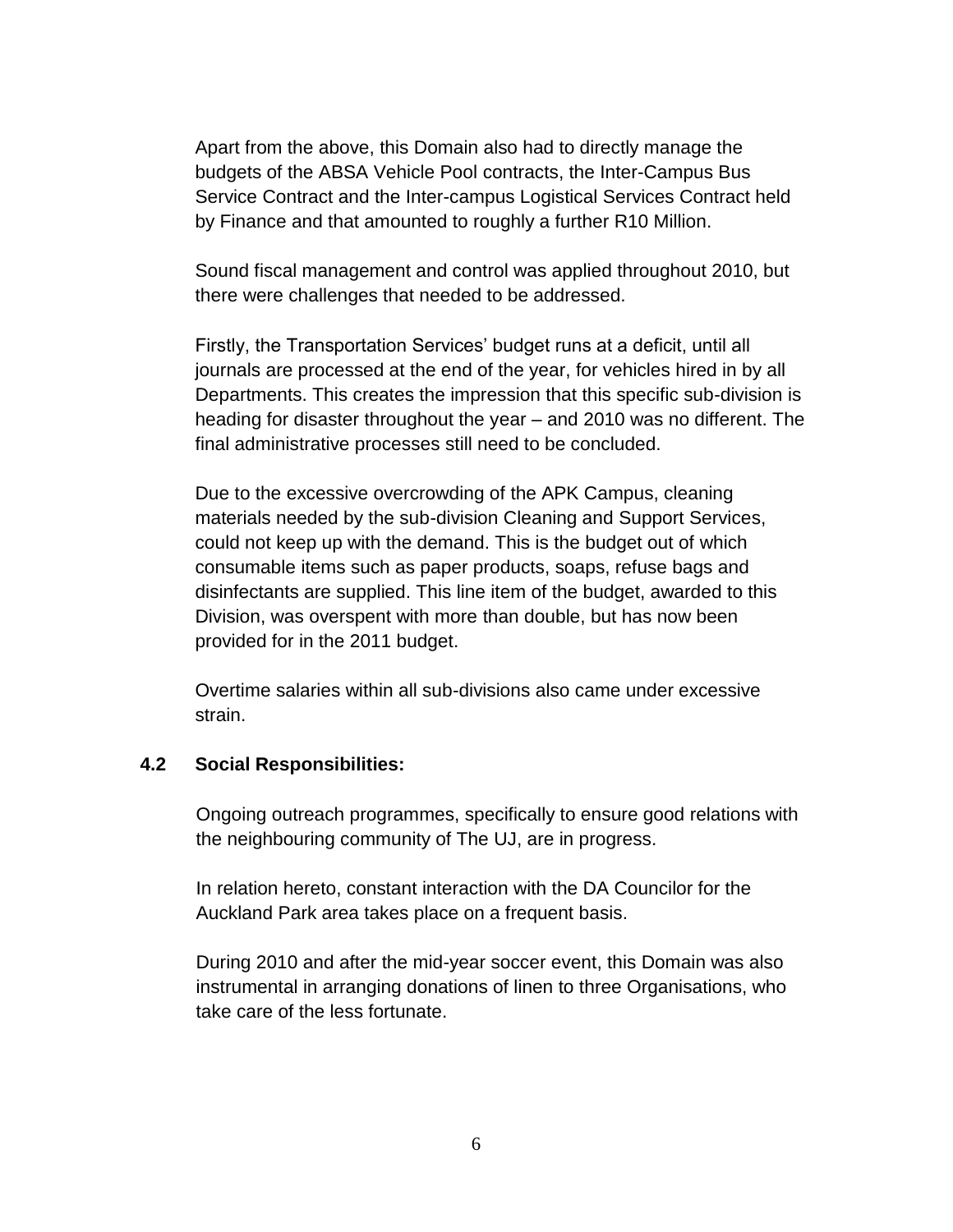### **4.3 Environmental Sustainability:**

#### 4.3.1. Carbon Footprint:-

Towards the end of 2010, the MEC appointed an Audit Company to determine the Carbon Footprint of the University. The Transportation Office was drawn into this Audit and submitted full records of all vehicles of the University as well as all fuel used and diesel drawn, out of the comprehensive record that is kept by this office. The final outcome of this Audit is still awaited.

- 4.3.2. Initiatives were embarked on to contribute towards energy savings. Globes used within the buildings utilised by this Domain, have already been replaced with energy saving units and office lighting is switched off when not used. No new electrical installations were installed during 2010, within the offices of this Domain.
- 4.3.3. In relation to water consumption and savings, this Domain assisted extensively in a project to identify and plot all water outlet points and by digging up pipes and meters to determine the sizes and location of underground piping. During December 2010, a project was launched to seal the main fountain within the centre court of the APK Campus, through which many kiloliters of water was lost per month.

Whenever an interruption of water supply would occur to any of The UJ Campuses, staff and students would leave taps open if no water is on tap. The cleaning staff have now been trained and conditioned to make it part of their standing operating procedures, to check and close all water outlets, after each such an interruption and through this initiative, many thousands of liters of water is saved.

4.3.4. This Domain is directly involved with waste management, inclusive of the collection and transportation thereof, and works in close synergy with the Department of Occupational Safety, that is now the "accountable" office for this function. This Domain physically and actively supports the initiatives launched and applied by the Occupational safety office and its staff members- and even assists with aspects such as minimising and sorting at source.